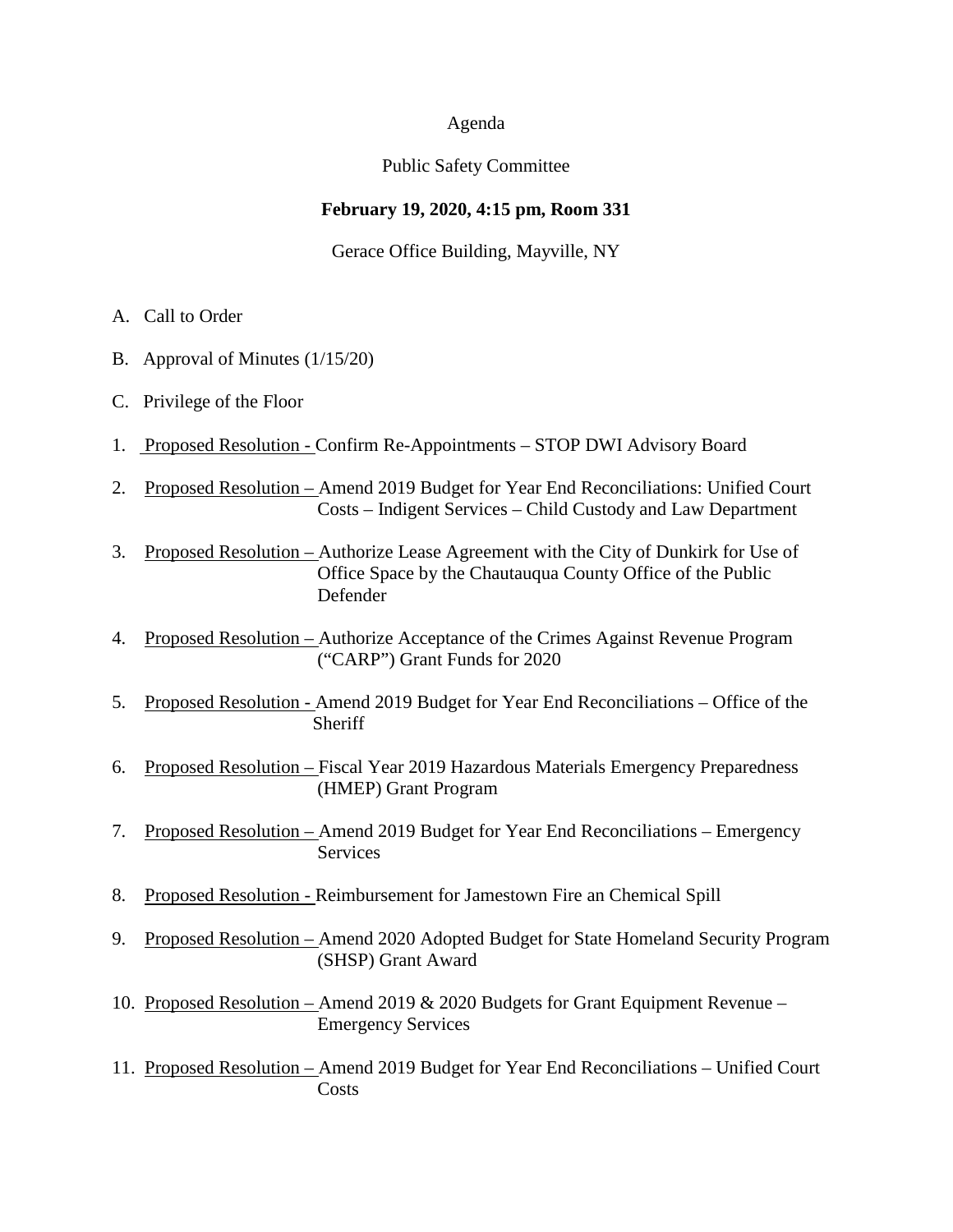- 12. Proposed Resolution Amend 2019 Budget for Year End Reconciliations Conflict Administration
- 13. Proposed Resolution Amend 2019 Budget for Year End Reconciliation Probation
- 14. Other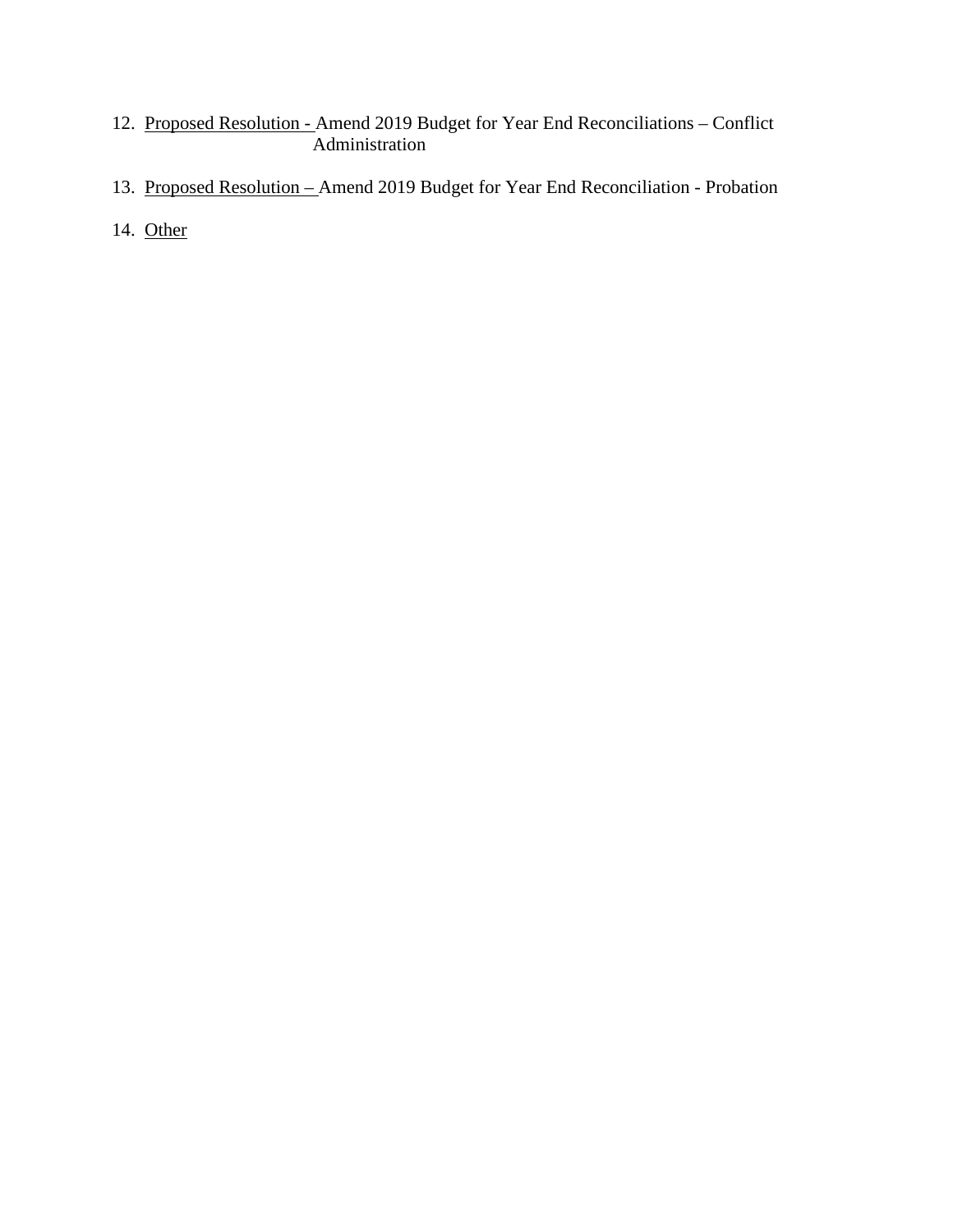**TITLE:** Confirm Re-Appointments – STOP DWI Advisory Board

**BY:** Public Safety Committee:

**AT THE REQUEST OF:** County Executive Paul M. Wendel, Jr.:

WHEREAS, Paul M. Wendel, Jr., County Executive, has submitted the following re-appointments for action by the Chautauqua County Legislature; therefore be it

RESOLVED, That the Chautauqua County Legislature does hereby confirm the following re-appointments to the STOP-DWI Advisory Board:

Legislator Elisabeth Rankin 4 Arlington Ave. Jamestown, N.Y. 14701 Term Expires: 12/31/21

Legislator Lisa Vanstrom 55 Plummer Ave. Jamestown, N.Y. 14701 Term Expires: 12/31/21

# **\_\_\_\_\_\_\_\_\_\_\_\_\_APPROVED \_\_\_\_\_\_\_\_\_\_\_\_\_VETOES (VETO MESSAGE ATTACHED)**

**\_\_\_\_\_\_\_\_\_\_\_\_\_\_\_\_\_\_\_\_\_\_\_\_\_\_\_\_\_\_\_\_\_\_\_\_ \_\_\_\_\_\_\_\_\_\_\_\_\_**

**County Executive Date**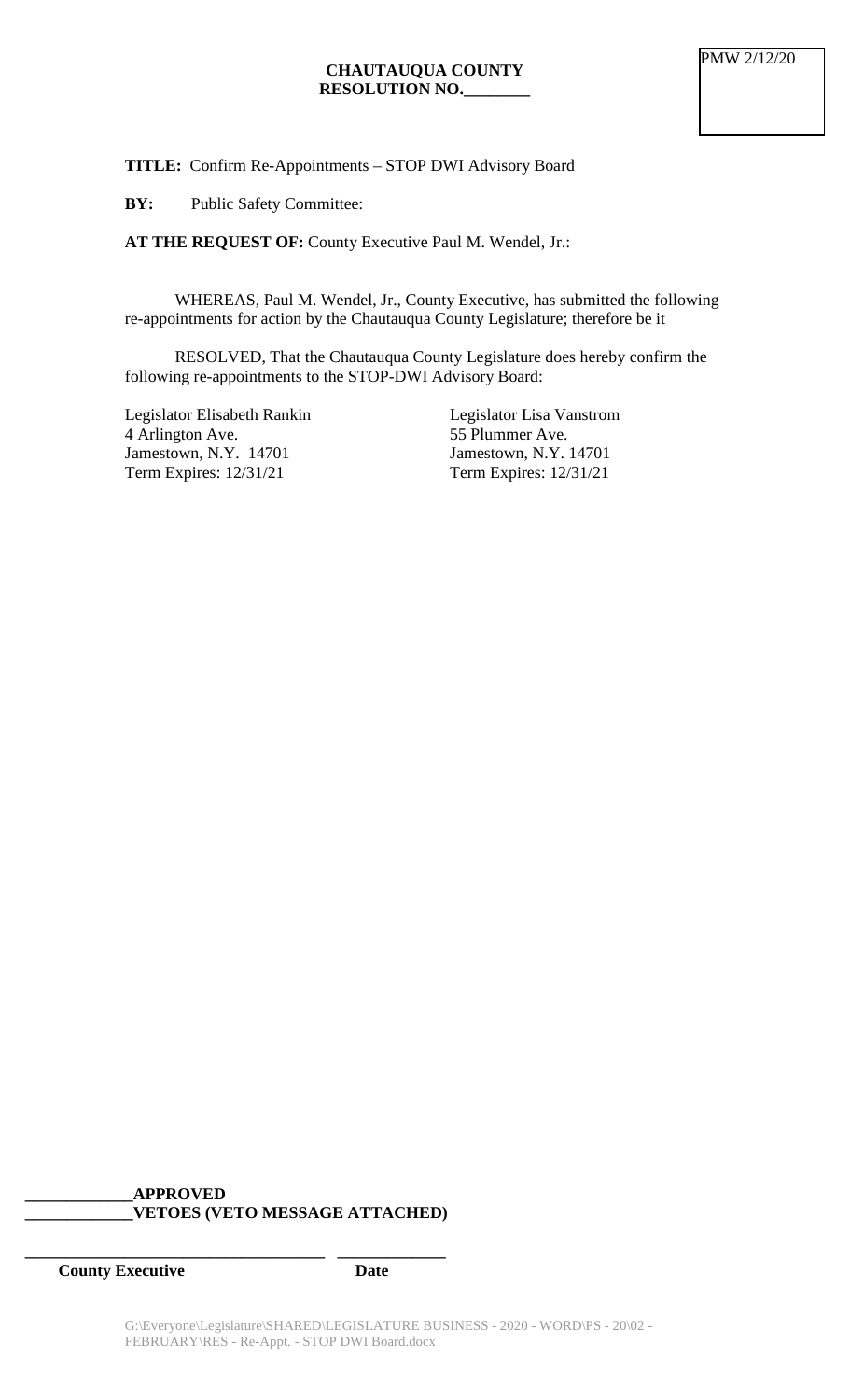**TITLE:** Amend 2019 Budget for Year End Reconciliations: Unified Court Costs – Indigent Services – Child Custody and Law Department

**BY:** Administrative Services, Public Safety and Audit & Control Committees:

**AT THE REQUEST OF:** County Executive Paul J. Wendel, Jr.:

WHEREAS, the expenses for the Law Department and Unified Court Costs – Indigent Services – Child Custody exceeded initial budgetary estimates, while some Law Department appropriations have a surplus; therefore be it

RESOLVED, That the Director of Finance is hereby authorized and directed to make the following changes to the 2019 Adopted Budget:

## INCREASE APPROPRIATION ACCOUNTS:

| A.1162.1125.4 Contractual – Unified Court Costs – Indigent Services – Child Custody \$3,000 |         |
|---------------------------------------------------------------------------------------------|---------|
| A.1420.----.8 Employee Benefits – County Attorney                                           | \$608   |
| Total                                                                                       | \$3,608 |
|                                                                                             |         |

DECREASE APPROPRIATION ACCOUNT: A.1420.----.4 Contractual – County Attorney \$3,608

**\_\_\_\_\_\_\_\_\_\_\_\_\_APPROVED**

\_\_\_\_\_\_\_\_\_\_\_\_\_\_\_\_\_\_\_\_\_\_\_\_\_\_\_\_\_\_\_\_\_\_ \_\_\_\_\_\_\_\_\_\_\_\_\_\_

**\_\_\_\_\_\_\_\_\_\_\_\_\_VETOES (VETO MESSAGE ATTACHED)**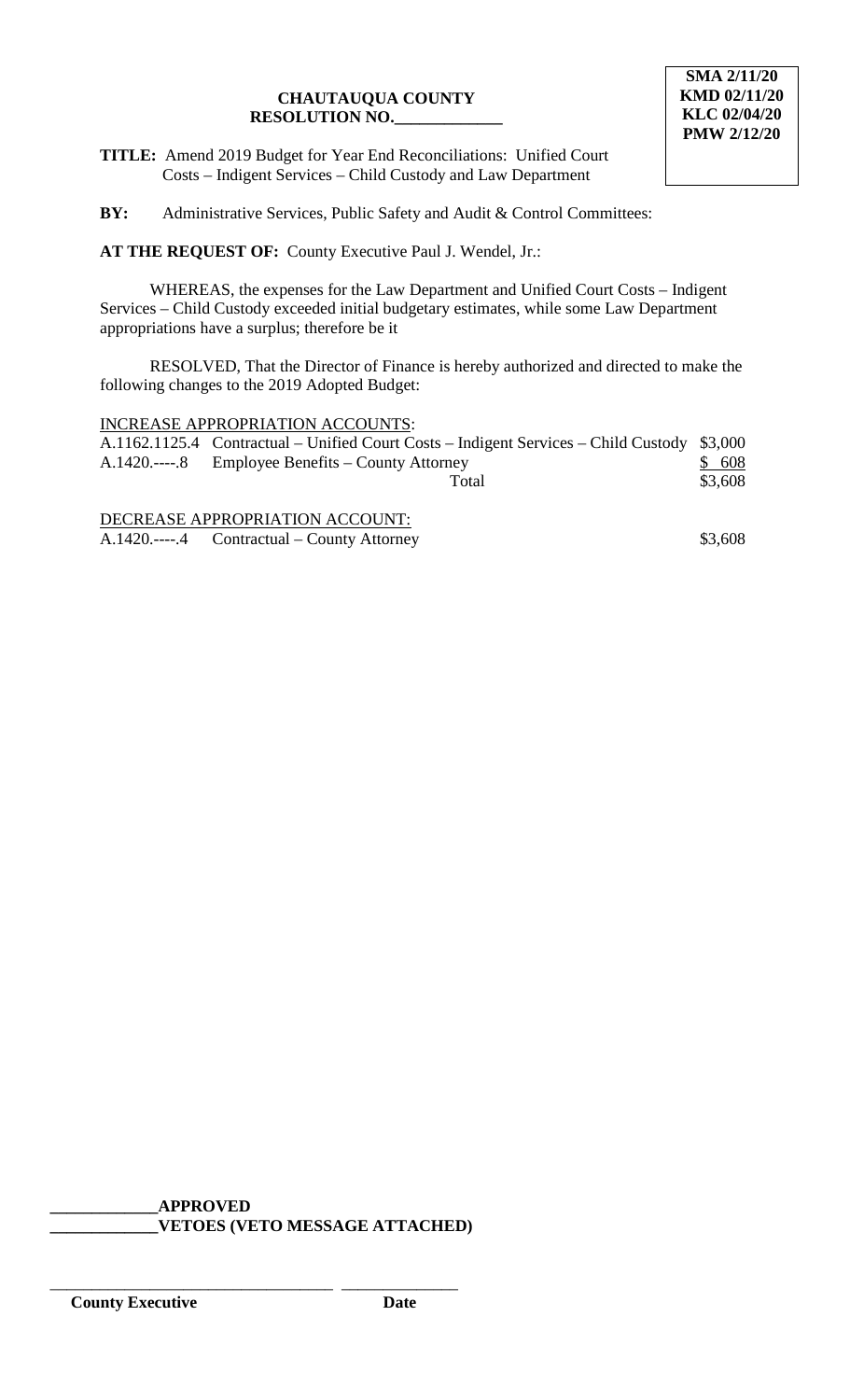**TITLE:** Authorize Lease Agreement with the City of Dunkirk for Use of Office Space by the Chautauqua County Office of the Public Defender

**BY:** Public Safety and Audit & Control Committees:

**AT THE REQUEST OF:** County Executive Paul M. Wendel, Jr:.

WHEREAS, the County of Chautauqua desires to lease approximately 775 square feet of office space on the second floor of Dunkirk City Hall, located at 342 Central Avenue, Dunkirk, New York ("Premises"), for use by the Chautauqua County Office of the Public Defender; and

WHEREAS, negotiations have been undertaken to obtain a lease agreement mutually beneficial to the County of Chautauqua and the City of Dunkirk; and

WHEREAS, the 2020 Adopted Budget includes appropriations for lease expenditures and other occupancy costs associated with the Premises, as well as a revenue budget for reimbursement of those costs from New York State Office of Indigent Legal Services; now therefore, be it

RESOLVED, That the County Executive is hereby authorized and empowered to execute a lease agreement with the City of Dunkirk upon the following terms and conditions:

- 1. Premises. Approximately 775 square feet of office space on the second floor of Dunkirk City Hall, 342 Central Avenue, Dunkirk, New York.
- 2. Term. January 1, 2020, through December 31, 2022.
- 3. Rent. The rent shall be as follows: \$1,000.00 per month commencing on January 1, 2020 through December 31, 2020. \$1,010.00 per month commencing on January 1, 2021 through December 31, 2021. \$1,020.00 per month commencing on January 1, 2022 through December 31, 2022.
- 4. Utilities. Landlord shall be responsible for all utilities, including heat and electric. County shall be responsible for the cost of phone and Internet service.
- 5. Other. As negotiated by the County Executive.

**\_\_\_\_\_\_\_\_\_\_\_\_\_APPROVED \_\_\_\_\_\_\_\_\_\_\_\_\_VETOES (VETO MESSAGE ATTACHED)**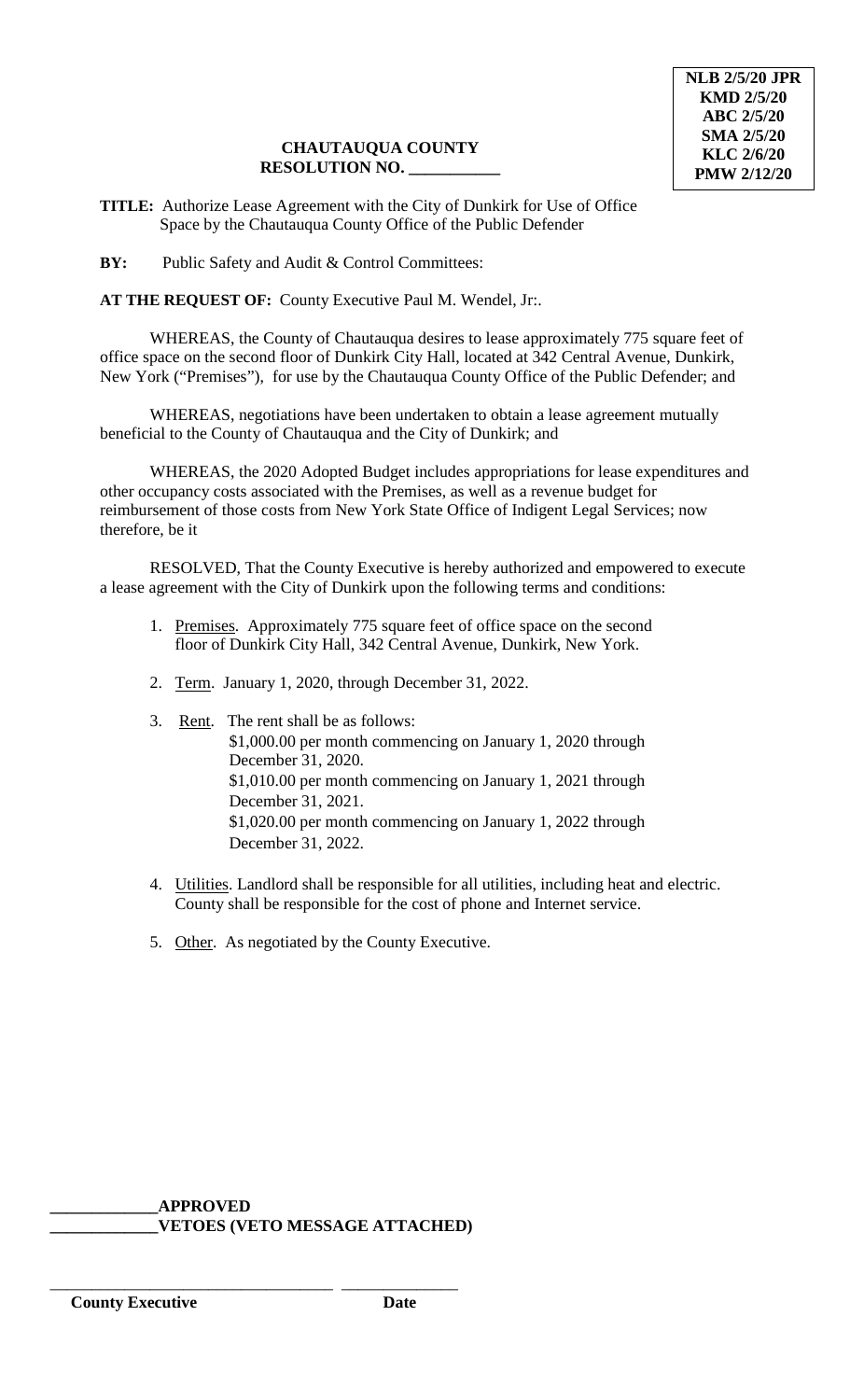**TITLE:** Authorize Acceptance of the Crimes Against Revenue Program ("CARP") Grant Funds for 2020

**BY:** Public Safety and Audit & Control Committees:

**AT THE REQUEST OF:** County Executive Paul M. Wendel, Jr.:

WHEREAS, the District Attorney's Office has applied for a grant in the amount of \$65,000 from the New York State Department of Taxation and Finance pursuant to its Crimes Against Revenue Program for the period of January 1, 2020 to December 31, 2020; and

WHEREAS, such funds are to be utilized to develop and implement an effective enforcement strategy ("strategic plan") in collaboration with the State Department of Taxation and Finance (DTF) and other governmental agencies, as appropriate, in order to detect, investigate, prosecute and deter revenue crimes; and

WHEREAS, the revenues and expenditures associated with this grant are already included in the 2020 Adopted Budget so no budget amendments are necessary; therefore, be it

RESOLVED, That the County of Chautauqua accepts this New York State grant to provide additional resources to the Office of the District Attorney to detect, investigate, prosecute and deter revenue crime; and be it further

RESOLVED, That the County Executive be and hereby is authorized and directed to execute necessary agreements with the State of New York to obtain these funds.

**\_\_\_\_\_\_\_\_\_\_\_\_\_APPROVED \_\_\_\_\_\_\_\_\_\_\_\_\_VETOES (VETO MESSAGE ATTACHED)**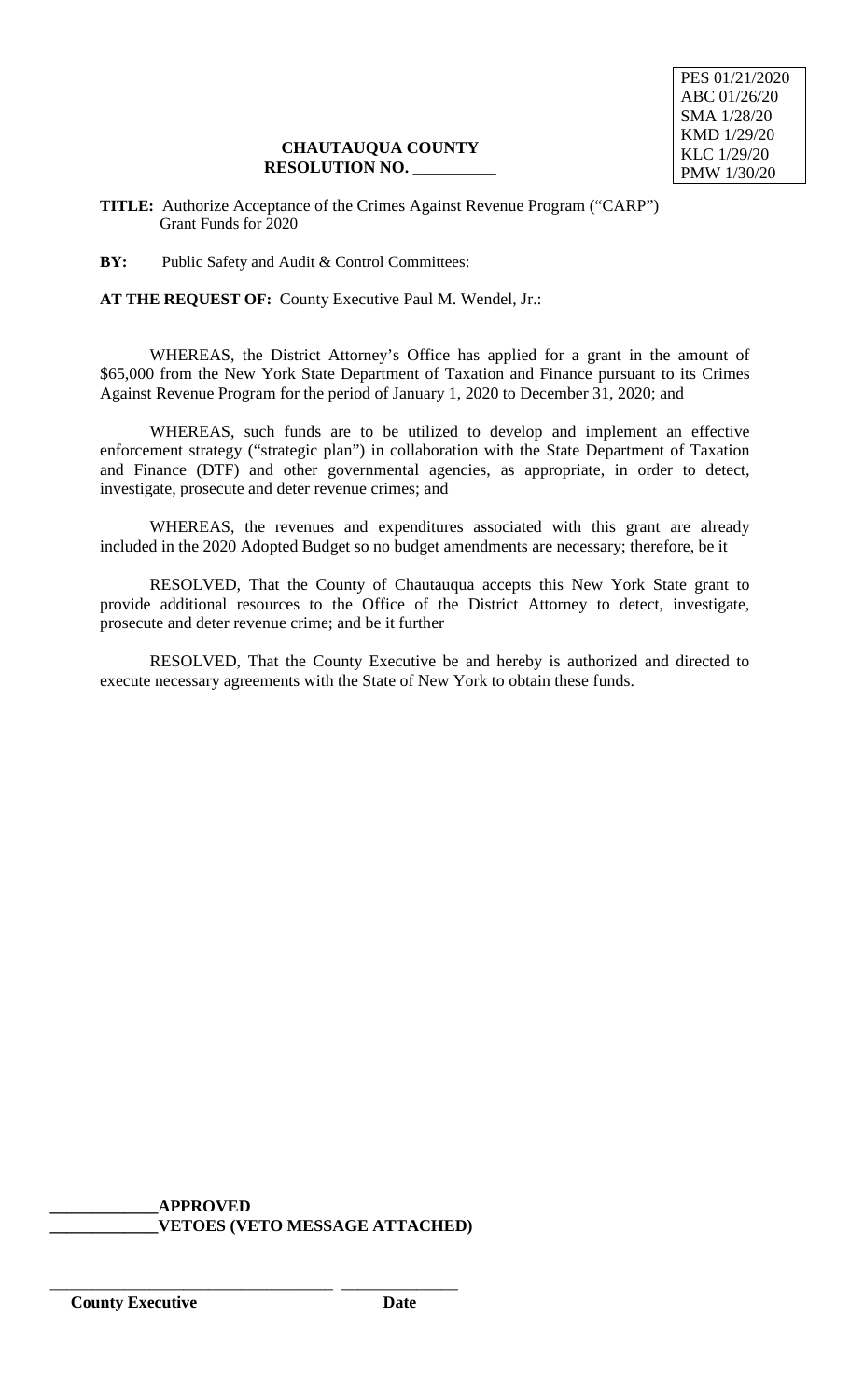**TITLE:** Amend 2019 Budget for Year End Reconciliations – Office of the Sheriff



**BY:** Public Safety and Audit & Control Committees:

**AT THE REQUEST OF:** County Executive Paul J. Wendel, Jr.:

WHEREAS, some Sheriff's Office department expenses have exceeded initial budgetary estimates, as well as some appropriations have a surplus; now therefore be it

RESOLVED, That the Director of Finance is hereby authorized and directed to make the following changes to the 2019 Adopted Budget:

## INCREASE APPROPRIATION ACCOUNTS:

| A.3020.DISP.1 | Personal Services - Publ Safety Communication - Consolidated Dispatching  | \$16,052 |
|---------------|---------------------------------------------------------------------------|----------|
| A.3020.DISP.8 | Employee Benefits - Publ Safety Communication - Consolidated Dispatching  | \$2.699  |
| A.3020.PSCN.4 | Contractual - Publ Safety Communication - Pub Sfty Communications Network | \$11.928 |
| A.3020.TECH.8 | Employee Benefits - Publ Safety Communication - Technical Services        | \$1,900  |
| $A.3110.---4$ | Contractual - Sheriff                                                     | \$25,325 |
| A.3110.3114.8 | Employee Benefits - Sheriff - Pistol Permit                               | \$250    |
| A.3110.GRNT.4 | <b>Contractual - Sheriff - Sheriff Grants</b>                             | \$158    |
| A.3189.3111.8 | Employee Benefits - Other Law Enforcement - Navigation                    | \$406    |
|               | Total                                                                     | \$58.718 |

#### DECREASE APPROPRIATION ACCOUNT:

A.3110.----.1 Personal Services - Sheriff  $\sim$  858,718

**\_\_\_\_\_\_\_\_\_\_\_\_\_APPROVED**

\_\_\_\_\_\_\_\_\_\_\_\_\_\_\_\_\_\_\_\_\_\_\_\_\_\_\_\_\_\_\_\_\_\_ \_\_\_\_\_\_\_\_\_\_\_\_\_\_

**\_\_\_\_\_\_\_\_\_\_\_\_\_VETOES (VETO MESSAGE ATTACHED)**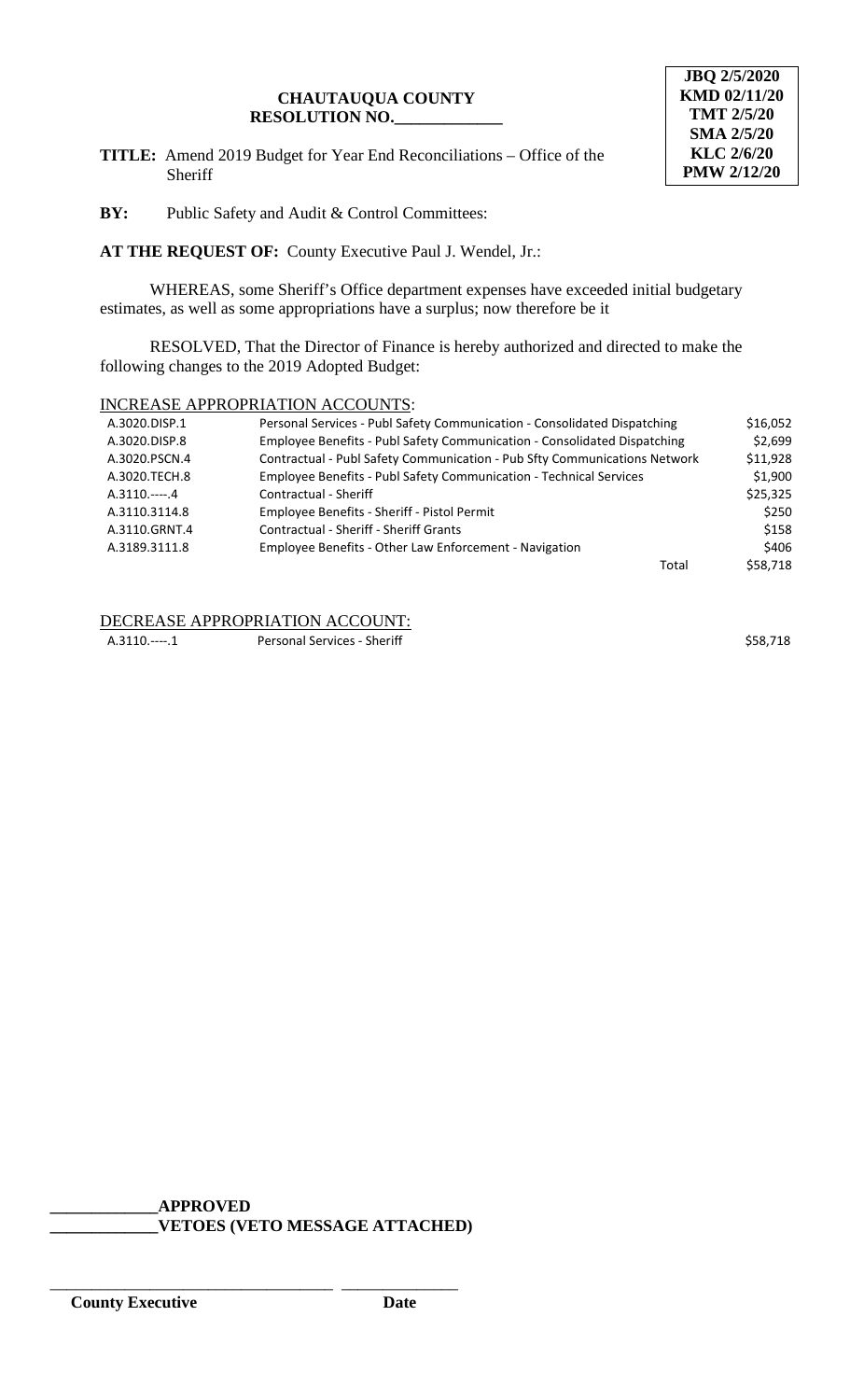**TITLE:** Fiscal Year 2019 Hazardous Materials Emergency Preparedness (HMEP) Grant Program

**BY:** Public Safety and Audit & Control Committees:

**AT THE REQUEST OF:** County Executive Paul M. Wendel, Jr.:

WHEREAS, pursuant to Resolution 248-19, Chautauqua County and its regional partnership were awarded funds of \$15,516.00 under the FY 2019 Hazardous Material Emergency Preparedness (HMEP) Grant Program; and

WHEREAS, the term of the grant is October 1, 2019 through September 30, 2020, and Resolution 248-19 called for funds to be allocated to the proper accounts in subsequent resolutions once the County was ready to expend the funds; therefore be it

RESOLVED,That the Director of Finance is hereby directed to make the following changes to the 2020 Adopted Budget:

|                           | INCREASE APPROPRIATION ACCOUNT:                |          |
|---------------------------|------------------------------------------------|----------|
|                           | A.3640.----.4 Contractual-Hazardous Materials  | \$15,516 |
|                           |                                                |          |
| INCREASE REVENUE ACCOUNT: |                                                |          |
|                           | A.3640.R430.5004 Federal Aid-Homeland Security | \$15,516 |

## **\_\_\_\_\_\_\_\_\_\_\_\_\_APPROVED \_\_\_\_\_\_\_\_\_\_\_\_\_VETOES (VETO MESSAGE ATTACHED)**

\_\_\_\_\_\_\_\_\_\_\_\_\_\_\_\_\_\_\_\_\_\_\_\_\_\_\_\_\_\_\_\_\_\_ \_\_\_\_\_\_\_\_\_\_\_\_\_\_

**County Executive Date**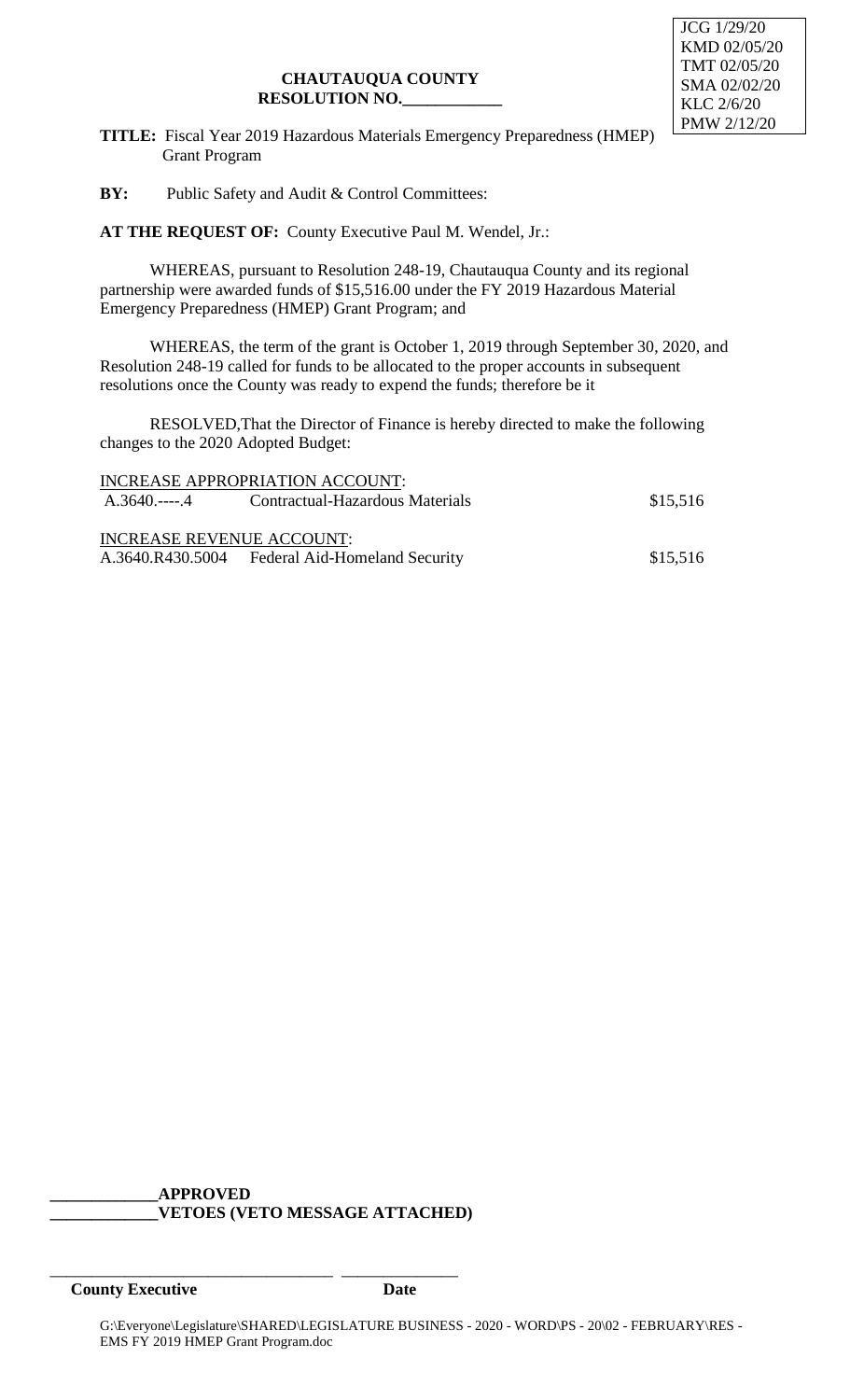**TITLE:** Amend 2019 Budget for Year End Reconciliations – Emergency Services

**BY:** Public Safety and Audit & Control Committees:

**AT THE REQUEST OF:** County Executive Paul J. Wendel, Jr.:

WHEREAS, some Emergency Services department expenses have exceeded initial budgetary estimates, as well as some appropriations have a surplus; therefore be it

RESOLVED, That the Director of Finance is hereby authorized and directed to make the following changes to the 2019 Adopted Budget:

## INCREASE APPROPRIATION ACCOUNTS:

| $A.3010$ 1    | Personal Services - Emergency Services           | \$3,980  |
|---------------|--------------------------------------------------|----------|
| $A.3010$ 8    | <b>Employee Benefits - Emergency Services</b>    | \$8,872  |
| $A.3625.---1$ | Personal Services - Technical Rescue Team        | \$61     |
| $A.3640$ 1    | Personal Services - Hazardous Materials          | \$63     |
| $A.3640---8$  | Employee Benefits - Hazardous Materials          | \$884    |
|               | Personal Services – Emergency Medical Services - |          |
| A.3989.CME.1  | <b>Continuing Medical Education</b>              | \$1,829  |
|               | Contractual – Emergency Medical Services –       |          |
| A.3989.EMS.4  | Fly Car Program                                  | \$19,652 |
|               | Total                                            | \$35,341 |

#### DECREASE APPROPRIATION ACCOUNTS:

| $A.3010$ 4     | <b>Contractual - Emergency Services</b>                | \$12,852 |
|----------------|--------------------------------------------------------|----------|
| $A.3625.---.4$ | <b>Contractual - Technical Rescue Team</b>             | \$61     |
| $A.3640$ 4     | Contractual - Hazardous Materials                      | \$947    |
| $A.3989.---8$  | <b>Employee Benefits - Emergency Medical Services</b>  | \$1,829  |
|                | Personal Services - Emergency Medical Services-        |          |
| A.3989.EMS.1   | Fly Car Program                                        | \$5,609  |
|                | <b>Employee Benefits - Emergency Medical Services-</b> |          |
| A.3989.EMS.8   | Fly Car Program                                        | \$14,043 |
|                | Total                                                  | \$35,341 |

**\_\_\_\_\_\_\_\_\_\_\_\_\_APPROVED \_\_\_\_\_\_\_\_\_\_\_\_\_VETOES (VETO MESSAGE ATTACHED)**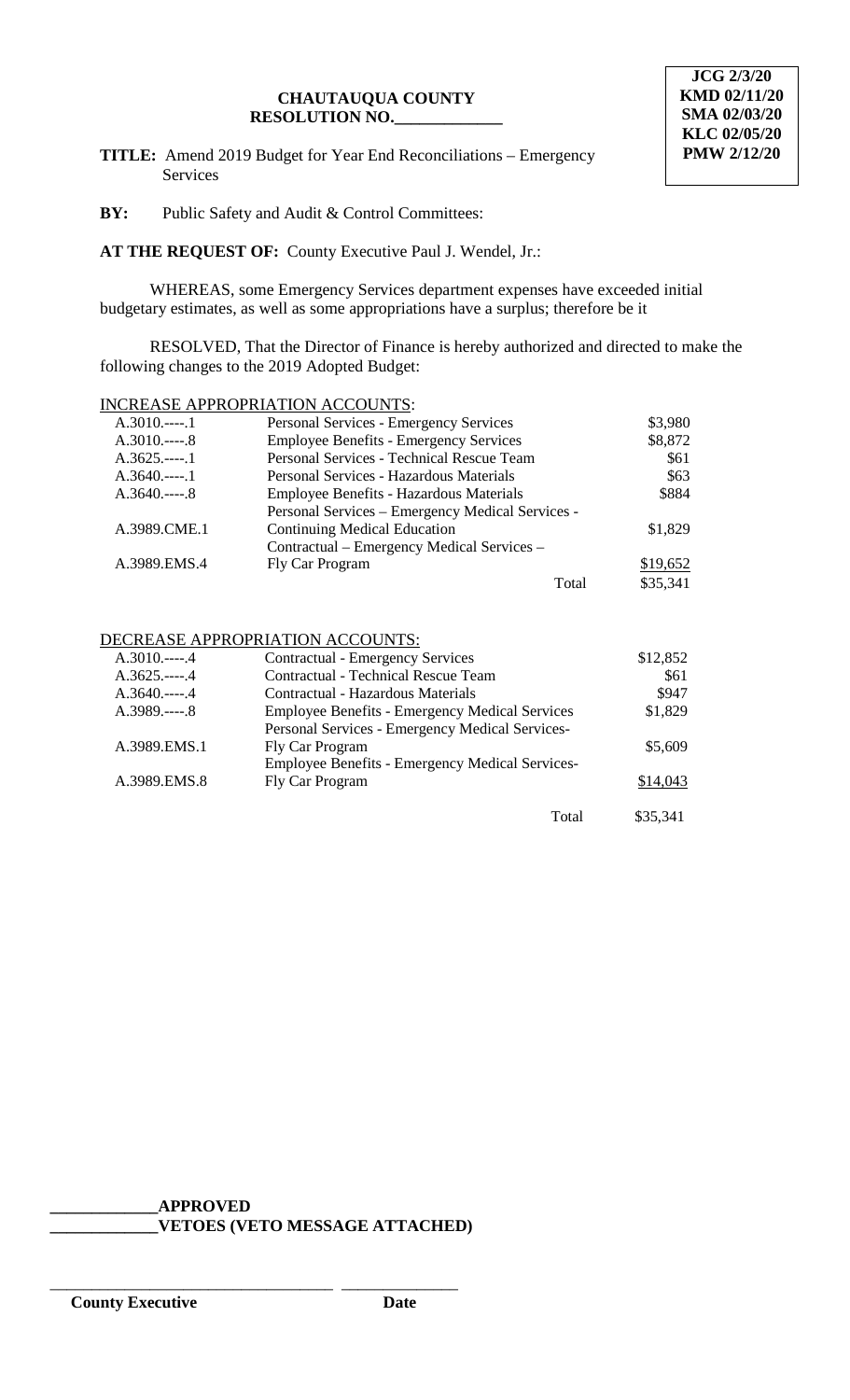

**TITLE:** Reimbursement for Jamestown Fire and Chemical Spill

**BY:** Public Safety and Audit & Control Committees:

**AT THE REQUEST OF:** County Executive Paul M. Wendel, Jr.:

WHEREAS, a fire and chemical spill occurred on August 10, 2019 at 1070 Allen Street in Jamestown; and

WHEREAS, the Office of Emergency Services provided materials and supplies for the clean-up; and

WHEREAS, Chautauqua County has been reimbursed by the City of Jamestown for expenses incurred in the amount of \$2,572; now therefore be it

RESOLVED, That the Director of Finance is hereby directed to make the following changes to the 2020 Adopted Budget:

| INCREASE APPROPRIATION ACCOUNT: |                                         |         |
|---------------------------------|-----------------------------------------|---------|
| $A.3640$ 4                      | Contractual – Hazardous Materials       | \$2,572 |
|                                 |                                         |         |
|                                 | ESTABLISH AND INCREASE REVENUE ACCOUNT: |         |
| $A.3640$ $R265.5000$            | Sale of Property/Compensa—Minor Sales   | \$2.572 |

**\_\_\_\_\_\_\_\_\_\_\_\_\_APPROVED \_\_\_\_\_\_\_\_\_\_\_\_\_VETOES (VETO MESSAGE ATTACHED)**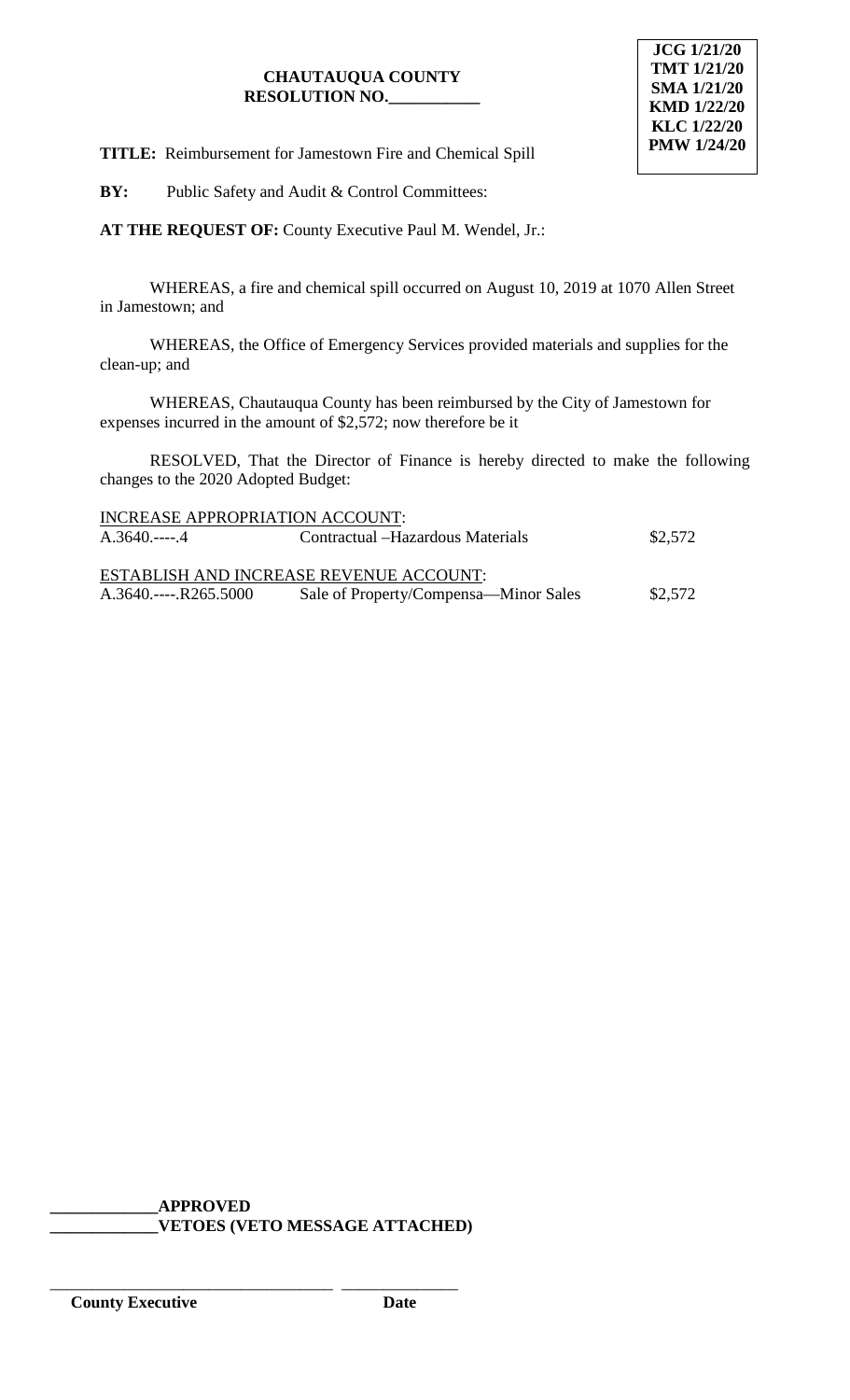**TITLE:** Amend 2020 Adopted Budget for State Homeland Security Program (SHSP) Grant Award

**BY:** Public Safety and Audit & Control Committees:

**AT THE REQUEST OF:** County Executive Paul M. Wendel, Jr.:

WHEREAS, the Chautauqua County Office of Emergency Services was awarded a grant in the amount of \$149,956.00 from the 2017 State Homeland Security Program; and

WHEREAS, the State of New York will provide funding for a FY17 grant, with no local funds, per Contract #C969570 during the performance period of September 1, 2017 through August 31, 2020; and

WHEREAS, pursuant to Resolution 237-17, the County Executive was authorized to execute an agreement to secure the grant funding with the NYS Division of Homeland Security and Emergency Services; and

WHEREAS, some revenues and expenditures associated with this grant were not included in the 2020 Adopted Budget; now therefore be it

RESOLVED, That the Director of Finance is hereby directed to make the following 2020 budgetary changes:

| INCREASE APPROPRIATION ACCOUNT:            |                               |          |
|--------------------------------------------|-------------------------------|----------|
| A.3010.----.2 Equipment-Emergency Services |                               | \$13,737 |
|                                            |                               |          |
|                                            |                               |          |
| <b>INCREASE REVENUE ACCOUNT:</b>           |                               |          |
| A.3010.----.R430.5004                      | Federal Aid-Homeland Security | \$13,737 |

# **\_\_\_\_\_\_\_\_\_\_\_\_\_APPROVED \_\_\_\_\_\_\_\_\_\_\_\_\_VETOES (VETO MESSAGE ATTACHED)**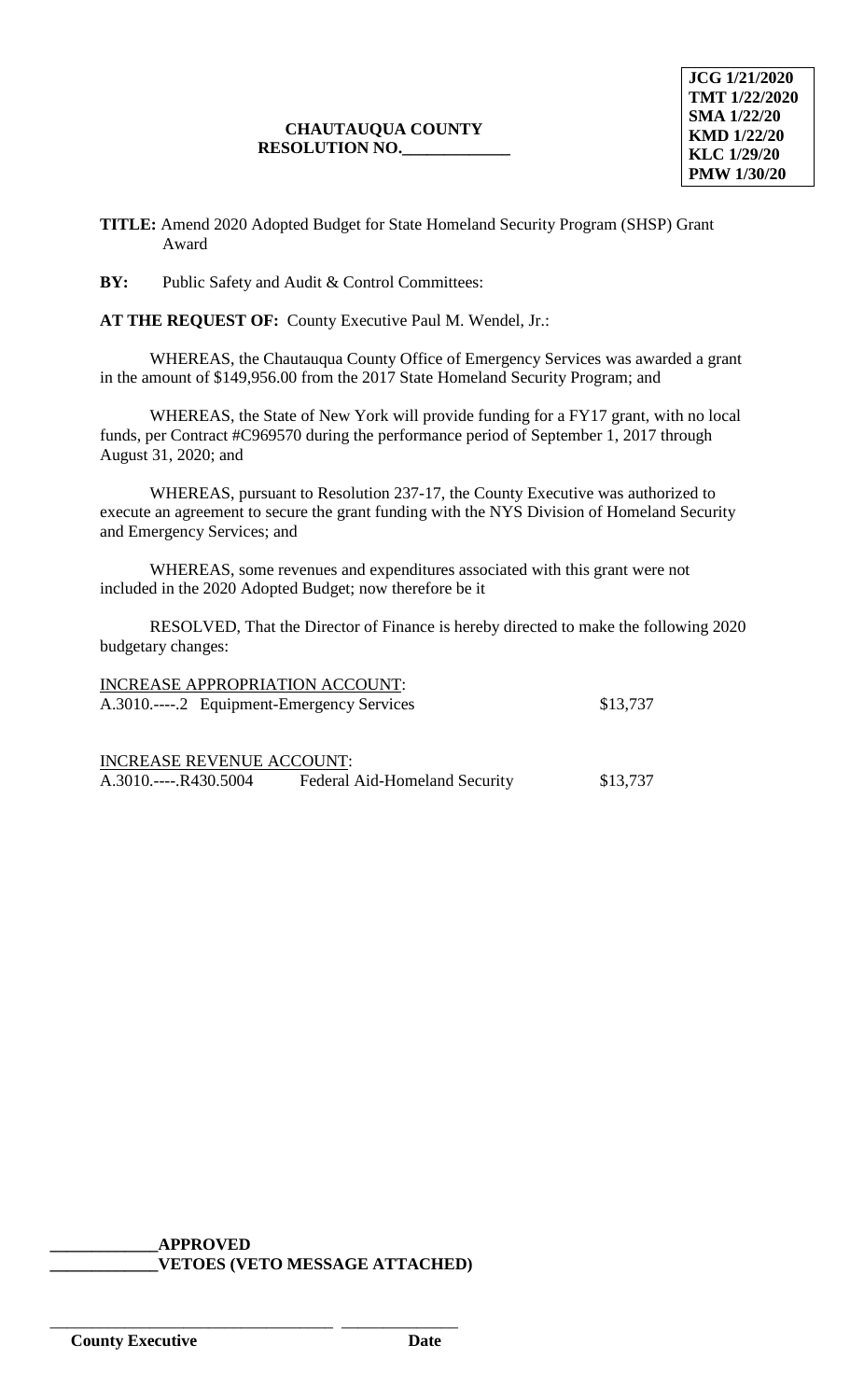**TITLE:** Amend 2019 & 2020 Budgets for Grant Equipment Revenue – Emergency Services

**JCG 1/31/20 TMT 2/3/20 SMA 2/3/20 KMD 2/4/20 KLC 2/5/20 PMW 2/5/20**

**BY:** Public Safety and Audit & Control Committees:

**AT THE REQUEST OF:** County Executive Paul M. Wendel, Jr.:

WHEREAS, a purchase order for grant-funded equipment/apparel was prepared in 2019 for the Office of Emergency Services, but the purchase was not completed in 2019; and

WHEREAS, 2019 revenue for the Office of Emergency Services is short of budget because grant revenue could not be earned since corresponding equipment/apparel was not purchased; and

WHEREAS, the 2019 expenditure budget for the equipment/apparel was encumbered so it automatically rolled forward into the 2020 budget, but the corresponding revenue budget for the equipment/apparel did not automatically roll forward into the 2020 budget; now therefore be it

RESOLVED, That the Director of Finance is hereby authorized and directed to make the following changes to the 2019 Adopted Budget:

| DECREASE REVENUE ACCOUNT: |                                      |          |
|---------------------------|--------------------------------------|----------|
| A.3010.R430.5004          | <b>Federal Aid-Homeland Security</b> | \$19,999 |

; and be it further

RESOLVED, That the Director of Finance is hereby authorized and directed to make the following changes to the 2020 Adopted Budget:

INCREASE REVENUE ACCOUNT:

A.3010.R430.5004 Federal Aid-Homeland Security \$19,999

**\_\_\_\_\_\_\_\_\_\_\_\_\_APPROVED \_\_\_\_\_\_\_\_\_\_\_\_\_VETOES (VETO MESSAGE ATTACHED)**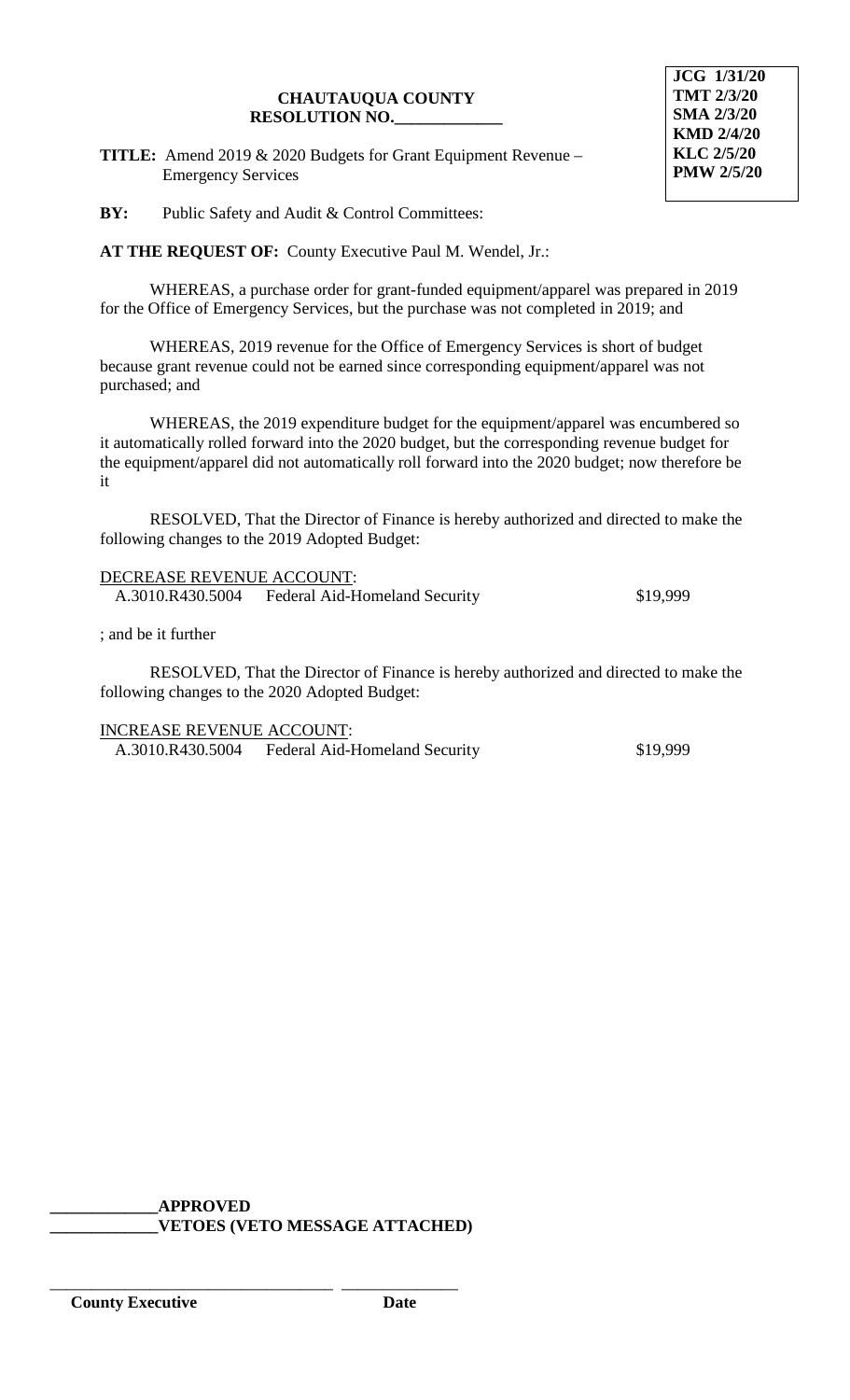**TITLE:** Amend 2019 Budget for Year End Reconciliations – Unified Court Costs

**BY:** Public Safety and Audit & Control Committees:

**AT THE REQUEST OF:** County Executive Paul M. Wendel, Jr.:

WHEREAS, some Unified Court Costs department expenses have exceeded initial budgetary estimates, as well as some appropriations have a surplus; and

WHEREAS, the county sales tax revenues are excess of budget; now therefore be it

RESOLVED, That the Director of Finance is hereby authorized and directed to make the following changes to the 2019 Adopted Budget:

#### INCREASE APPROPRIATION ACCOUNTS:

| A.1162.1135.4 | Contractual - Unified Court Costs, Supreme Court         | \$545   |
|---------------|----------------------------------------------------------|---------|
| A.1162.1140.4 | Contractual - Unified Court Costs, Family Court          | \$1,040 |
| A.1162.1145.4 | Contractual - Unified Court Costs, Surrogate Court       | \$216   |
| A.1162.1160.4 | Contractual - Unified Court Costs, Court Library         | \$45    |
|               | Total                                                    | \$1,846 |
|               |                                                          |         |
|               |                                                          |         |
|               | DECREASE APPROPRIATION ACCOUNT:                          |         |
| A.1162.1180.4 | Contractual - Unified Court Costs, Justices & Constables | \$700   |

# INCREASE REVENUE ACCOUNT:

A.1310.9999.R111.0000 Non Property Tax Items-Sales Tax \$1,146

**\_\_\_\_\_\_\_\_\_\_\_\_\_APPROVED**

\_\_\_\_\_\_\_\_\_\_\_\_\_\_\_\_\_\_\_\_\_\_\_\_\_\_\_\_\_\_\_\_\_\_ \_\_\_\_\_\_\_\_\_\_\_\_\_\_

**\_\_\_\_\_\_\_\_\_\_\_\_\_VETOES (VETO MESSAGE ATTACHED)**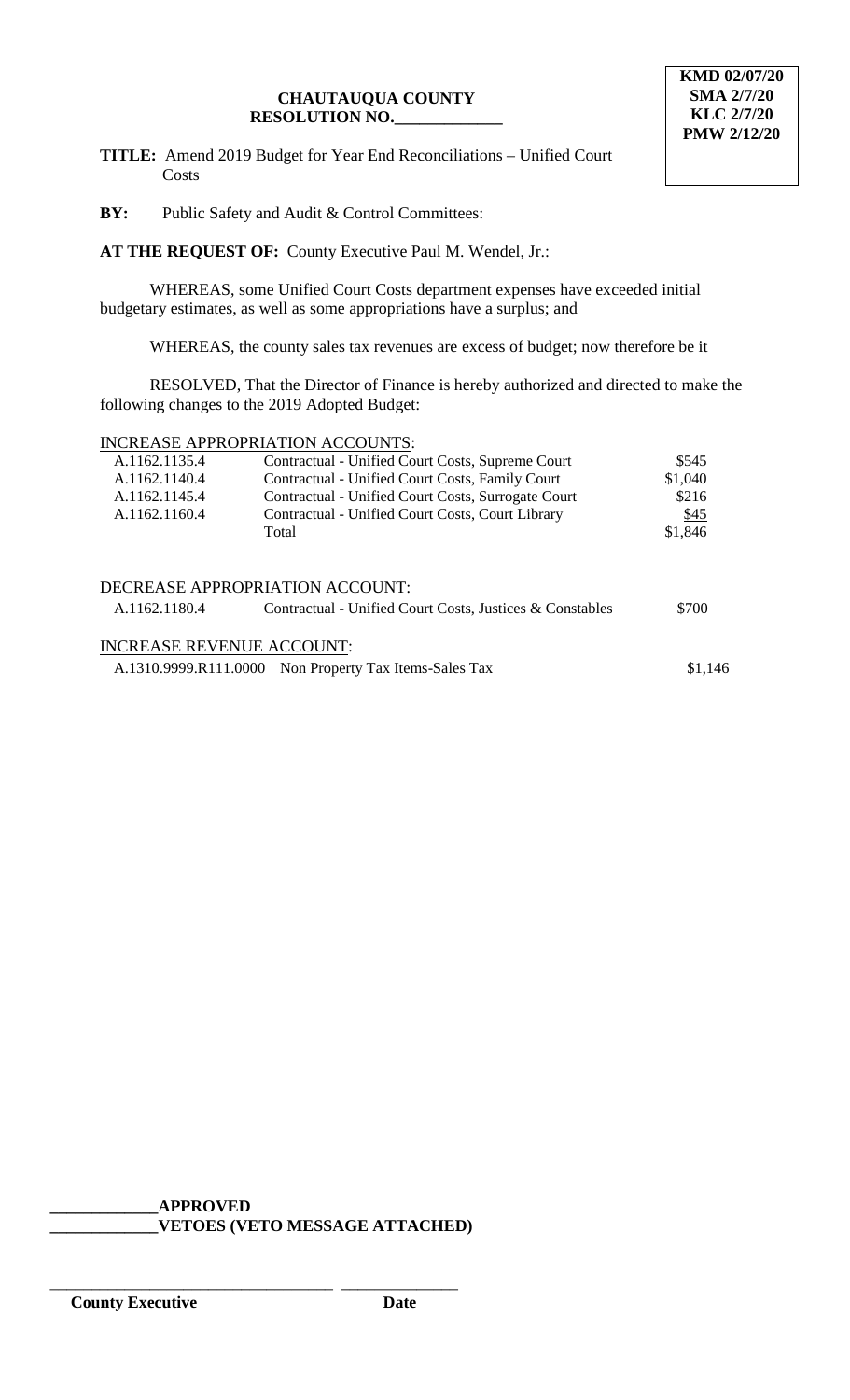**TITLE:** Amend 2019 Budget for Year End Reconciliations – Conflict Administration

**BY:** Public Safety and Audit & Control Committees:

**AT THE REQUEST OF:** County Executive Paul M. Wendel, Jr.:

WHEREAS, some Conflict Administration expenses have exceeded initial budgetary estimates; and

WHEREAS, the sales tax revenues in excess of budget; now therefore be it

RESOLVED, That the Director of Finance is hereby authorized and directed to make the following changes to the 2019 Adopted Budget:

| INCREASE APPROPRIATION ACCOUNT:  |                                   |           |
|----------------------------------|-----------------------------------|-----------|
|                                  | Contractual - United Court Costs, |           |
| A.1162.1120.4                    | <b>Conflict Administration</b>    | \$180,496 |
| <b>INCREASE REVENUE ACCOUNT:</b> |                                   |           |
| A.1310.9999.R111.0000            | Non Property Tax Items-Sales Tax  | \$180,496 |

**\_\_\_\_\_\_\_\_\_\_\_\_\_APPROVED \_\_\_\_\_\_\_\_\_\_\_\_\_VETOES (VETO MESSAGE ATTACHED)**